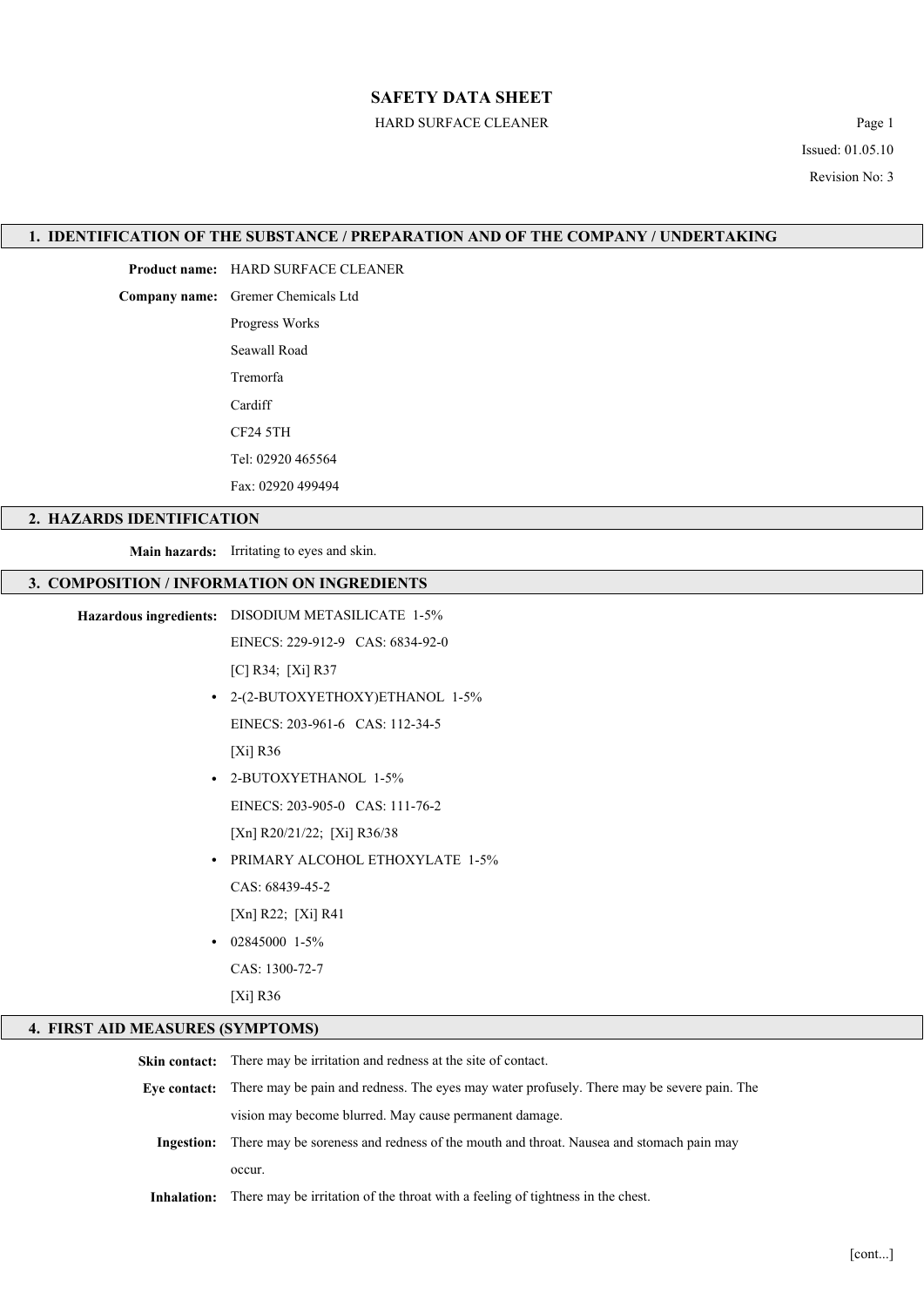HARD SURFACE CLEANER Page 2

| 4. FIRST AID MEASURES (ACTION)        |                                                                                                                             |  |  |  |
|---------------------------------------|-----------------------------------------------------------------------------------------------------------------------------|--|--|--|
|                                       | Skin contact: Remove all contaminated clothes and footwear immediately unless stuck to skin. Wash                           |  |  |  |
|                                       | immediately with plenty of soap and water.                                                                                  |  |  |  |
|                                       | Eye contact: Bathe the eye with running water for 15 minutes. Transfer to hospital for specialist examination.              |  |  |  |
| Ingestion:                            | Wash out mouth with water. Do not induce vomiting. If conscious, give half a litre of water to                              |  |  |  |
|                                       | drink immediately. Consult a doctor.                                                                                        |  |  |  |
|                                       | Inhalation: Remove casualty from exposure ensuring one's own safety whilst doing so.                                        |  |  |  |
| 5. FIRE-FIGHTING MEASURES             |                                                                                                                             |  |  |  |
|                                       | Extinguishing media: Suitable extinguishing media for the surrounding fire should be used. Use water spray to cool          |  |  |  |
|                                       | containers.                                                                                                                 |  |  |  |
|                                       | Exposure hazards: In combustion emits toxic fumes.                                                                          |  |  |  |
|                                       | Protection of fire-fighters: Wear self-contained breathing apparatus. Wear protective clothing to prevent contact with skin |  |  |  |
|                                       | and eyes.                                                                                                                   |  |  |  |
| <b>6. ACCIDENTAL RELEASE MEASURES</b> |                                                                                                                             |  |  |  |
|                                       | Personal precautions: Mark out the contaminated area with signs and prevent access to unauthorised personnel. Do            |  |  |  |
|                                       | not attempt to take action without suitable protective clothing - see section 8 of SDS. Turn                                |  |  |  |
|                                       | leaking containers leak-side up to prevent the escape of liquid.                                                            |  |  |  |
|                                       | <b>Environmental precautions:</b> Do not discharge into drains or rivers. Contain the spillage using bunding.               |  |  |  |
|                                       | Clean-up procedures: Absorb into dry earth or sand. Transfer to a closable, labelled salvage container for disposal by      |  |  |  |
|                                       | an appropriate method.                                                                                                      |  |  |  |
| 7. HANDLING AND STORAGE               |                                                                                                                             |  |  |  |
|                                       | Handling requirements: Avoid direct contact with the substance. Ensure there is sufficient ventilation of the area. Avoid   |  |  |  |
|                                       | the formation or spread of mists in the air.                                                                                |  |  |  |
|                                       | Storage conditions: Store in cool, well ventilated area. Keep container tightly closed.                                     |  |  |  |
|                                       | Suitable packaging: Must only be kept in original packaging.                                                                |  |  |  |
|                                       | 8. EXPOSURE CONTROLS / PERSONAL PROTECTION                                                                                  |  |  |  |
|                                       | Hazardous ingredients: 2-(2-BUTOXYETHOXY)ETHANOL                                                                            |  |  |  |
|                                       | WEL (8 hr TWA): 67.5 mg/m3 WEL (15 min STEL): 101.2 mg/m3                                                                   |  |  |  |
|                                       | · 2-BUTOXYETHANOL                                                                                                           |  |  |  |
|                                       | WEL (8 hr TWA): 25 ppm WEL (15 min STEL): 50 ppm                                                                            |  |  |  |
|                                       | Engineering measures: Ensure there is sufficient ventilation of the area.                                                   |  |  |  |
| <b>Respiratory protection:</b>        | Self-contained breathing apparatus must be available in case of emergency.                                                  |  |  |  |
| Hand protection: Protective gloves.   |                                                                                                                             |  |  |  |
| Eye protection:                       | Tightly fitting safety goggles. Ensure eye bath is to hand.                                                                 |  |  |  |

Skin protection: Protective clothing.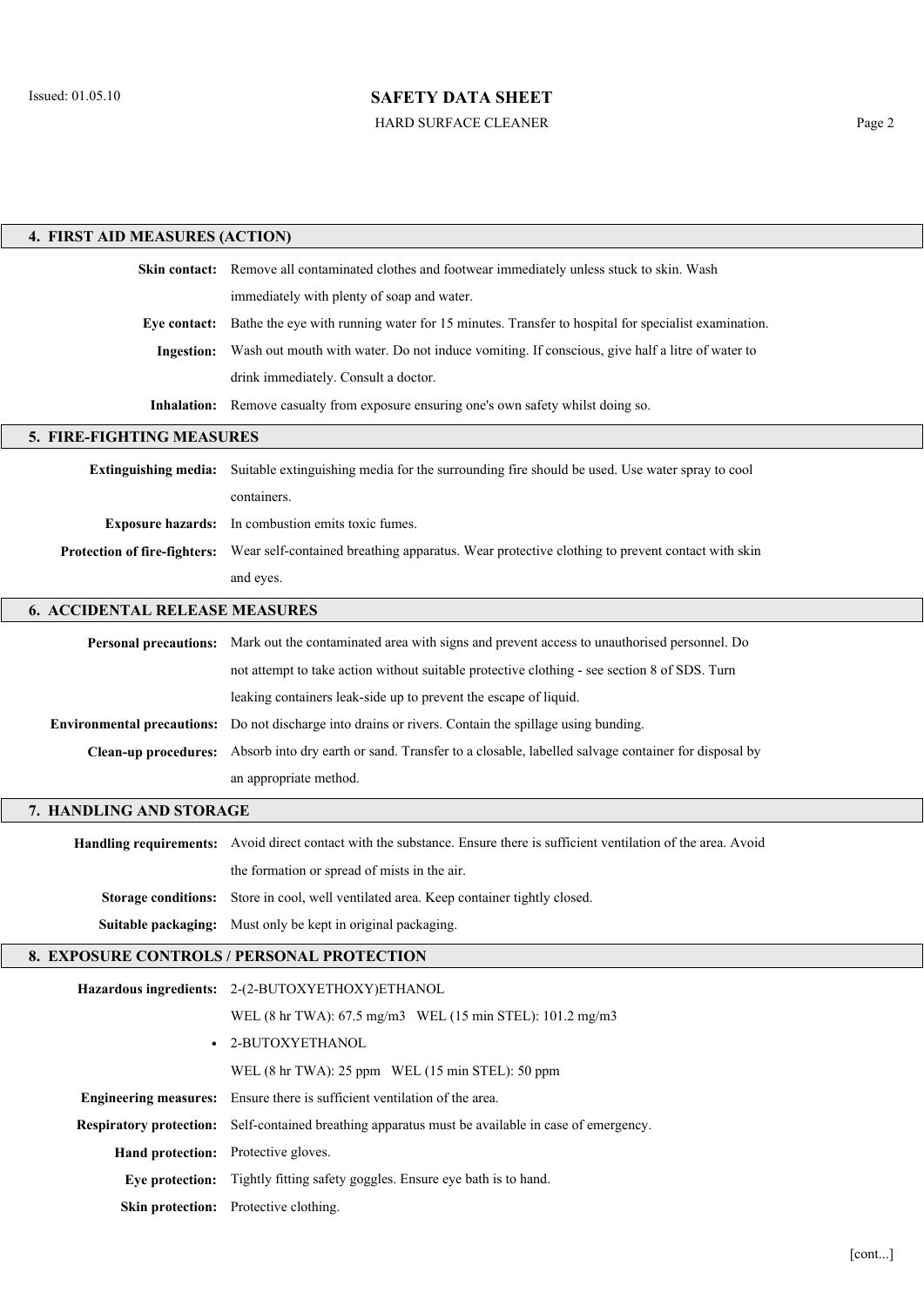## HARD SURFACE CLEANER Page 3

| 9. PHYSICAL AND CHEMICAL PROPERTIES |                                                                                                  |  |
|-------------------------------------|--------------------------------------------------------------------------------------------------|--|
|                                     |                                                                                                  |  |
|                                     | State: Liquid                                                                                    |  |
|                                     | Colour: Yellow-green                                                                             |  |
|                                     | Odour: Characteristic odour                                                                      |  |
|                                     | <b>Oxidising:</b> Non-oxidising (by EC criteria)                                                 |  |
| Solubility in water: Soluble        |                                                                                                  |  |
|                                     | Viscosity: Non-viscous                                                                           |  |
|                                     | pH: >12                                                                                          |  |
| <b>10. STABILITY AND REACTIVITY</b> |                                                                                                  |  |
|                                     | Stability: Stable under normal conditions.                                                       |  |
| Conditions to avoid: Heat.          |                                                                                                  |  |
|                                     | Materials to avoid: Strong oxidising agents. Strong acids.                                       |  |
|                                     | Haz. decomp. products: In combustion emits toxic fumes.                                          |  |
| 11. TOXICOLOGICAL INFORMATION       |                                                                                                  |  |
|                                     | Hazardous ingredients: DISODIUM METASILICATE                                                     |  |
|                                     | ORL MUS LD50 770 mg/kg                                                                           |  |
|                                     | ORL RAT LD50 1153 mg/kg                                                                          |  |
| $\bullet$                           | 2-(2-BUTOXYETHOXY)ETHANOL                                                                        |  |
|                                     | ORL MUS LD50 6050 mg/kg                                                                          |  |
|                                     | ORL RAT LD50 4500 mg/kg                                                                          |  |
| $\bullet$                           | 2-BUTOXYETHANOL                                                                                  |  |
|                                     | IVN RAT LD50 307 mg/kg                                                                           |  |
|                                     | ORL MUS LD50 1230 mg/kg                                                                          |  |
|                                     | ORL RAT LD50 470 mg/kg                                                                           |  |
|                                     | PRIMARY ALCOHOL ETHOXYLATE                                                                       |  |
|                                     | ORL RAT LD50 >200<2000 mg/kg                                                                     |  |
| $\bullet$                           | 02845000                                                                                         |  |
|                                     | ORL RAT LD50 >7000 mg/kg                                                                         |  |
|                                     | Routes of exposure: Refer to section 4 of SDS for routes of exposure and corresponding symptoms. |  |
| <b>12. ECOLOGICAL INFORMATION</b>   |                                                                                                  |  |
|                                     | Hazardous ingredients: PRIMARY ALCOHOL ETHOXYLATE                                                |  |
|                                     | FISH 96H LC50 1-10 mg/l                                                                          |  |

|                                                       | $FIM$ 90H LCJU I-IU $M/I$                                |
|-------------------------------------------------------|----------------------------------------------------------|
|                                                       | <b>Mobility:</b> Readily absorbed into soil.             |
| <b>Persistence and degradability:</b> Biodegradable.  |                                                          |
|                                                       | Bioaccumulative potential: No bioaccumulation potential. |
| <b>Other adverse effects:</b> Negligible ecotoxicity. |                                                          |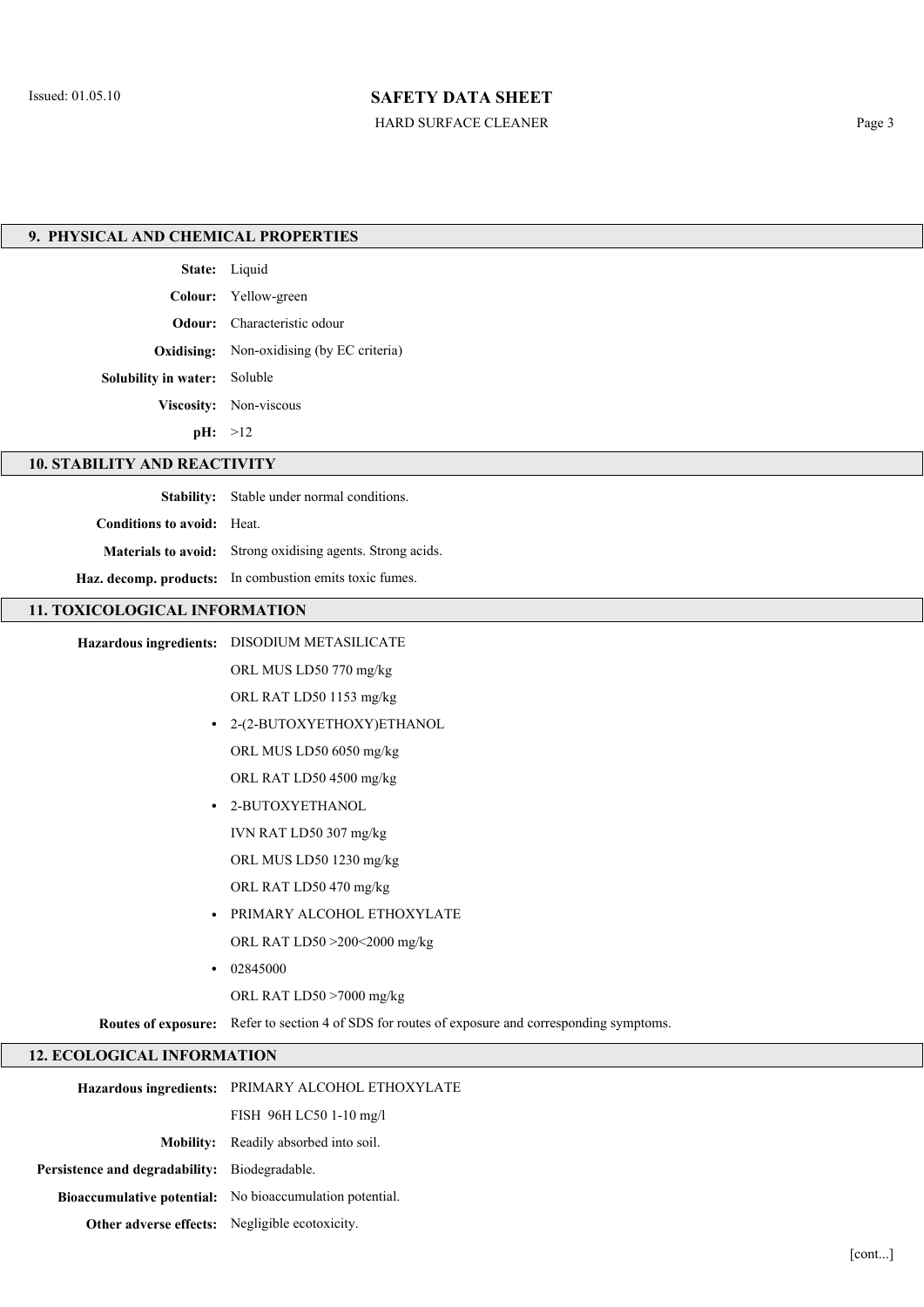HARD SURFACE CLEANER Page 4

### 13. DISPOSAL CONSIDERATIONS

NB: The user's attention is drawn to the possible existence of regional or national regulations

regarding disposal.

#### 14. TRANSPORT INFORMATION

| ADR / RID                |                                                                 |  |
|--------------------------|-----------------------------------------------------------------|--|
| <b>UN no:</b> 1760       | <b>ADR Class: 8</b>                                             |  |
| Packing group: III       | Classification code: C9                                         |  |
|                          | Shipping name: CORROSIVE LIQUID, N.O.S. (DISODIUM METASILICATE) |  |
| Labelling: 8             | Hazard ID no: 80                                                |  |
|                          | ¥ð<br><b>CORROSIVE</b>                                          |  |
| <b>IMDG/IMO</b>          |                                                                 |  |
| UN no: 1760              | Class: 8                                                        |  |
| Packing group: III       | <b>EmS:</b> $8-15$                                              |  |
| <b>Marine pollutant:</b> |                                                                 |  |
| Labelling: 8             |                                                                 |  |
| IATA / ICAO              |                                                                 |  |
| UN no: 1760              | Class: 8                                                        |  |
| Packing group: III       |                                                                 |  |
|                          | Packing instructions: 818(P&CA); 820(PAO)                       |  |
| Labelling: 8             |                                                                 |  |

### 15. REGULATORY INFORMATION

Hazard symbols: Irritant.

|                        | X                                                                                            |
|------------------------|----------------------------------------------------------------------------------------------|
| <b>Risk phrases:</b>   | R36/38: Irritating to eyes and skin.                                                         |
| <b>Safety phrases:</b> | S26: In case of contact with eyes, rinse immediately with plenty of water and seek medical   |
|                        | advice.                                                                                      |
|                        | $S36/37/39$ : Wear suitable protective clothing, gloves and eye / face protection.           |
| Note:                  | The regulatory information given above only indicates the principal regulations specifically |
|                        |                                                                                              |

Note: The regulatory information given above only indicates the principal regulations specifically applicable to the product described in the safety data sheet. The user's attention is drawn to the possible existence of additional provisions which complete these regulations. Refer to all applicable national, international and local regulations or provisions.